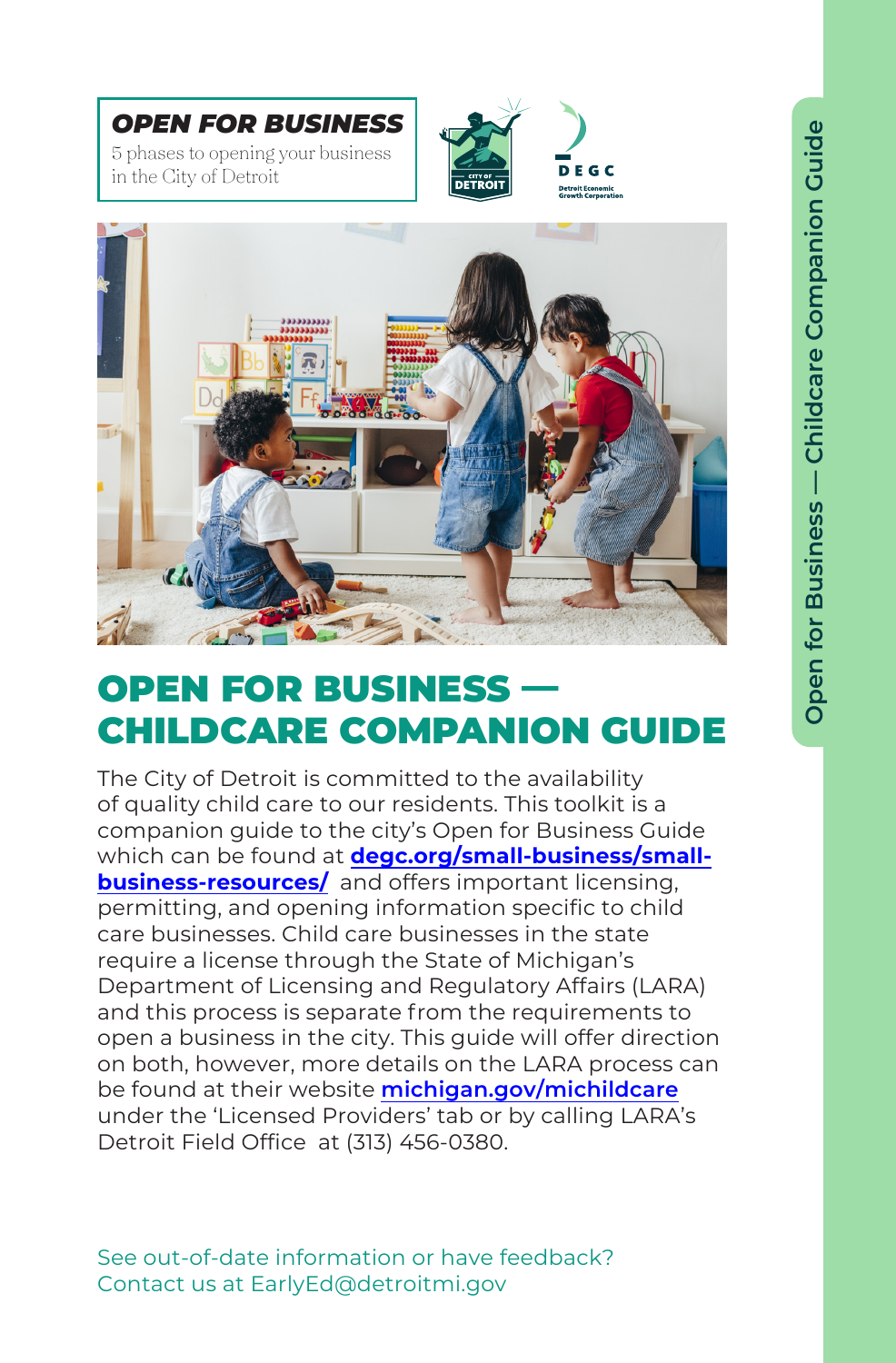Before you move forward, it is important to know the categorization of your child care business. Your business's size will determine what requirements you'll have to meet to open and affect application costs, staffing needs, utility costs, and more.

#### **Here are some questions you might consider when deciding how big you want your childcare business to be:**

- Do you want to work in your home? With others?
- Will you be able to meet the staffing requirements required for a center? (See LARA website for more details about staffing requirements)
- Will you be able to cover overhead costs like utilities, taxes, and maintenance of a center?
- Is the size of your property ideal for the kind of business you want?
- Will your business provide care to specific age groups (infants and toddlers, school-age children) or meet other special needs (night-time care, transportation), special licensing requirements may apply

### **With this in mind, decide what kind of business you'd like to be licensed for:**

| <b>Family Day Care</b><br>Home<br>Home-based<br>childcare for up to 7<br>unrelated children<br>for less than 24<br>hours a day | <b>Group Day Care</b><br>Home<br>Home-based<br>childcare for up<br>to 12 unrelated<br>children for less<br>than 24 hours/<br>day (requires<br>conditional land<br>use hearing, fees) | <b>Child Care Center</b><br>A facility in a<br>commercial<br>building that cares<br>for more than 12<br>children for more<br>than 2 weeks in a<br>row |
|--------------------------------------------------------------------------------------------------------------------------------|--------------------------------------------------------------------------------------------------------------------------------------------------------------------------------------|-------------------------------------------------------------------------------------------------------------------------------------------------------|
|                                                                                                                                |                                                                                                                                                                                      |                                                                                                                                                       |

*The licensing process generally takes 3-6 months after you submit the needed materials and for child care centers, city inspections and permits can take longer than expected.* 

### **Getting Started Navigating the Zoning Process**

Child Care Businesses need to consider zoning designations and potential zoning costs when planning where to open their business.

#### **Where does zoning allow child care centers?**

You can find out how your property is zoned by visiting **[permits.detroitmi.gov](http://permits.detroitmi.gov/)** and clicking the "zoning portal" icon.

#### **Potential Costs**

- Preliminary Plan Review (Free)
- Preliminary Plan Consultation (Optional—\$250 for consultation, \$350 for consultation with Fire Department)
- Permitting Fees (starting at \$150, depends on construction scope and remodel costs)
- Inspection Fees (\$134 for each inspection, number inspections required will depend on permitting scope)
- $\cdot$  Special Land Use Hearing (Required for Group Day Care Homes—\$1000. The Buildings, Safety Engineering & Environment Department will arrange a payment plan for providers with payments as low as \$50/month, contact the Zoning Division at (313) 628-2603 You can find out how your property is zoned by visiting detroitdevelopment.org and clicking the

| <b>Zoning Districts</b>                                                                                               |                             | <b>Zoning Code Categories</b>    | Family Day Group Day        | Care Home Care Home Center | <b>Child Care</b> |
|-----------------------------------------------------------------------------------------------------------------------|-----------------------------|----------------------------------|-----------------------------|----------------------------|-------------------|
| <b>Key:</b> By Right $\begin{bmatrix} 1 \end{bmatrix}$                                                                | Conditional [121]           | Not Permitted                    | Subject to Council Approval |                            |                   |
| <b>RESIDENTIAL</b>                                                                                                    |                             |                                  |                             |                            |                   |
| Areas where people live. Zones<br>range from single family homes<br>to high density areas with rental<br>units        |                             | R1- Single Family Residential    |                             |                            |                   |
|                                                                                                                       |                             | R2- Two Family Residential       |                             |                            |                   |
|                                                                                                                       |                             | R3- Low Density Residential      |                             |                            |                   |
|                                                                                                                       |                             | R4-Thoroughfare Residential      |                             |                            |                   |
|                                                                                                                       | R5- Medium Density          |                                  |                             |                            |                   |
|                                                                                                                       |                             | R6- High Density Residential     |                             |                            |                   |
| <b>COMMERCIAL/BUSINESS</b>                                                                                            |                             |                                  |                             |                            |                   |
| Areas where retail stores and<br>offices are located ranging from<br>small business areas to a large<br>retail center |                             | <b>B1- Restricted Business</b>   |                             |                            |                   |
|                                                                                                                       |                             | B2- Local Business & Residential |                             |                            |                   |
|                                                                                                                       | B3-Shopping                 |                                  |                             |                            |                   |
|                                                                                                                       | <b>B4- General Business</b> |                                  |                             |                            |                   |
|                                                                                                                       | <b>B5- Major Business</b>   |                                  |                             |                            |                   |
|                                                                                                                       | <b>B6- General Services</b> |                                  |                             |                            |                   |
| <b>SPECIAL DEVELOPMENT &amp; OVERLAY</b>                                                                              |                             |                                  |                             |                            |                   |
| Areas where typically unrelated<br>uses are physically and<br>functionally integrated                                 | <b>PD</b>                   |                                  |                             |                            |                   |
|                                                                                                                       | <b>PCA</b>                  |                                  |                             |                            |                   |
|                                                                                                                       | SD1                         |                                  |                             |                            |                   |
|                                                                                                                       | SD <sub>2</sub>             |                                  |                             |                            |                   |
|                                                                                                                       | SD4                         |                                  |                             |                            |                   |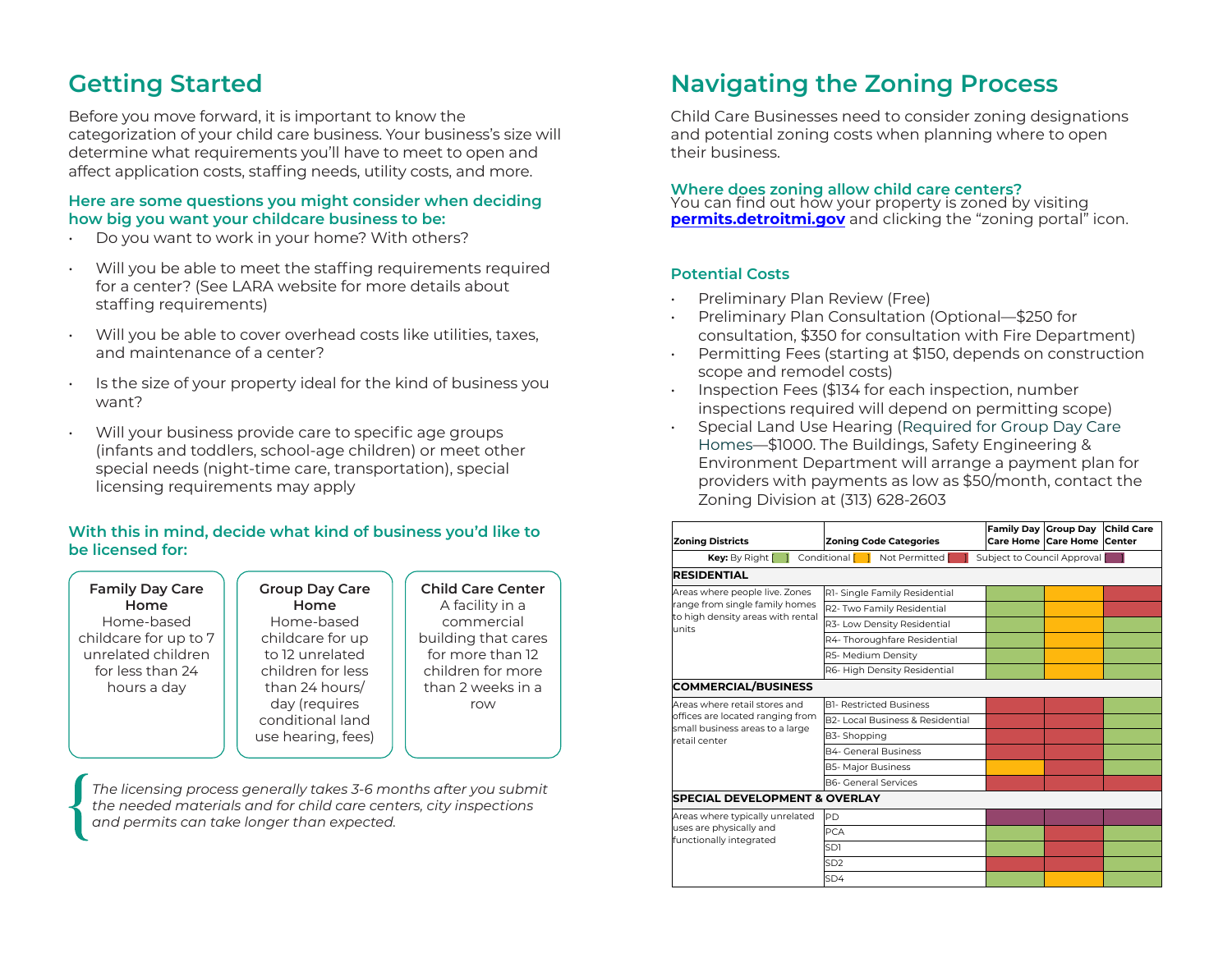### **Licensing Process**

For child care licenses in the State of Michigan, all providers:



Must complete a comprehensive background check and fingerprinting



Get medical clearance and provide tuberculosis tests results to LARA

Family and Group Day Care licenses require background checks and fingerprints for everyone in the household over the age of 14

In addition to general state licensing requirements, **Group Day Care Homes** and **Child Care Centers** have to take some extra steps to be in compliance with the city:

**Group Day Care Homes** are approved on a case by case basis. In order to receive a zoning approval letter as required by LARA for group licenses, child care businesses must:



Complete Special Land Use Zoning Application

- Plot Plan (Formal Site Plan Review Not Required):
	- **O** Property lines
	- O Property dimensions
	- O Outdoor space
	- Floor plans (only required for levels where children will be)
	- O Photos of the home exterior (used in place of elevations)

Conditional Land Use Hearing. Cost is \$1,000. BSEED will arrange a payment plan for providers with payments as low as \$50/month after a \$100 down payment. More information: Zoning Division, (313) 628-2603

Participate in a public hearing, scheduled by BSEED, which gives neighbors the opportunity to understand and voice concerns about how your business could impact the community. A notice will be sent out to neighbors within 300' and posted at your home.



If approved, you will receive a conditional land use grant

- Register conditional land use grant with Wayne County Register of Deeds
- Submit building permit application, copy of registered grant, and plans for change of use permit to BSEED.
- Obtain inspections and approvals by calling (313) 224-3202
- Apply for a final certificate of occupancy in the BSEED offices, Room 408, 2 Woodward Ave, Detroit, MI, 48226. Please allow 3 days to process the application

**Child Care Centers**, specifically those whose facilities are new construction or being renovated before opening, will have to undergo plan reviews and building permitting ahead of construction and licensing. **See phases 3 and 4 of the Open for Business guide for more details on construction and permitting with the city.**

If you are renovating a building that was something other than a child care center, it is important to have plans reviewed for any work being done. You must also change the legal use classification of the building to suit your new business. If your child care center was legally designated a child care center before and no construction needs to be done, you'll have to apply for a certificate of compliance from BSEED before opening, this can be done in the BSEED offices, Room 412, 2 Woodward Ave, Detroit, MI, 48226.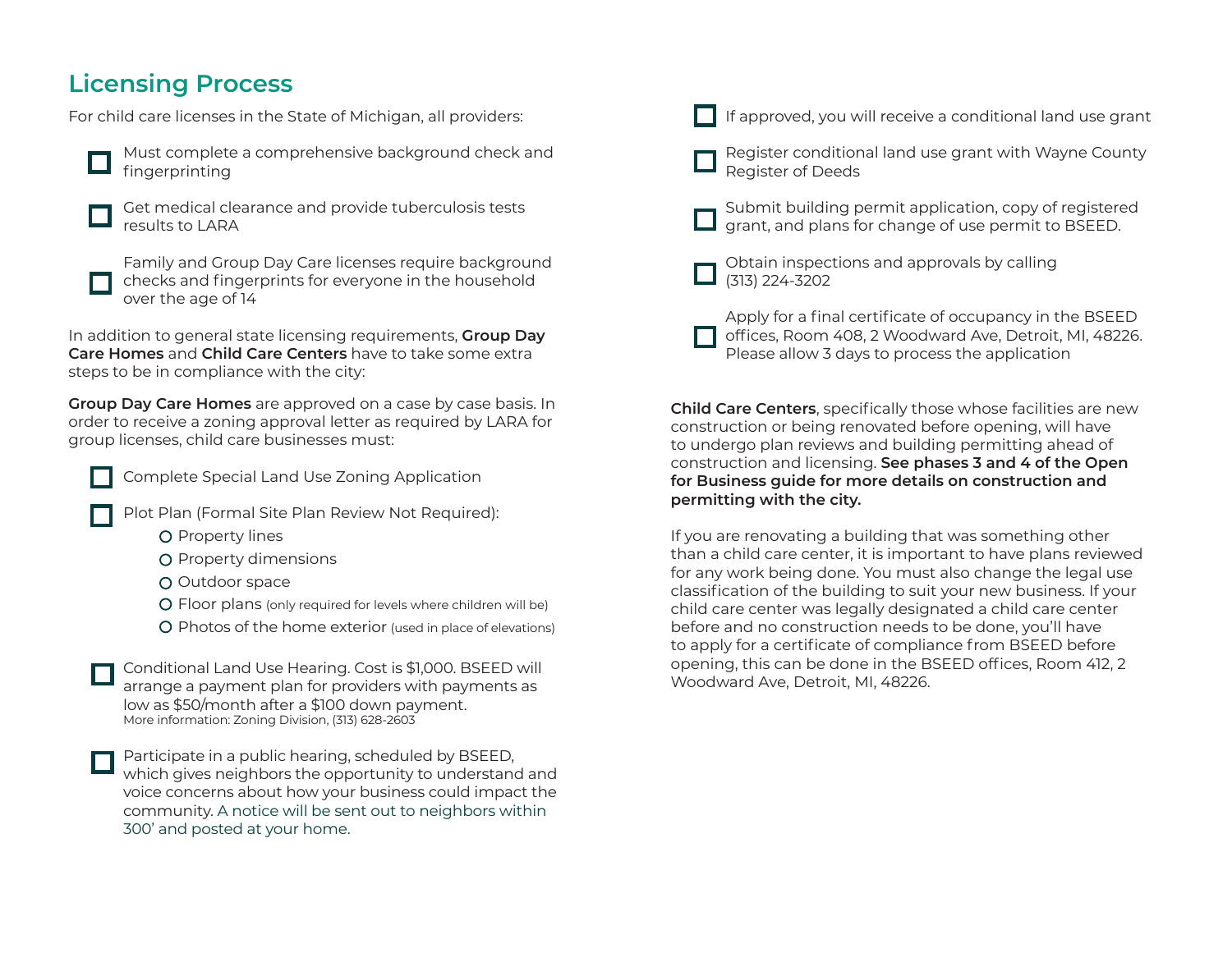### **LARA Family & Group Home Provider Orientation**

**Family and Group Day Care** homes must attend an orientation session arranged by their local licensing office. The purpose of the orientation is to review the licensing expectations rules and laws and prepare you for your licensing inspection.

### **Additional Inspections for Centers**

### **Environmental Health Inspection**

The City of Detroit's Health Department completes the environmental health and safety inspection needed by the State (LARA) in order to open a Child Care Center.

- This inspection is typically not required for Family and Group Day Care Homes.
- Arrange an inspection by completing the Environmental Health Inspection Request form which can be found at **detroitmi.gov/health**
- Complete checklists of inspection items can be found in the LARA Technical Assistance Manual.

#### **Contact**

City of Detroit Health Department, Environmental Health & Safety Coordinator (313) 876-4715

#### **Lead & Fire Inspection**

Providers opening Child Care Centers must complete and pass an **annual fire inspection** with a **certified fire inspector.** Centers in buildings constructed before 1978 must also complete a **lead hazard risk assessment** with a certified lead risk assessor. Find more information about inspections for child care centers at **[michigan.gov/michildcare.](http://michigan.gov/michildcare)**

# **Other Resources for ECE Businesses**

| Organization                                                              | How they help                                                                                                                                                        | How to find them                              |
|---------------------------------------------------------------------------|----------------------------------------------------------------------------------------------------------------------------------------------------------------------|-----------------------------------------------|
| <b>Grand Innovation</b>                                                   | Small business support                                                                                                                                               | grandinnovation.org                           |
| <b>Build Institute</b>                                                    | Small business support                                                                                                                                               | buildinstitute.org                            |
| <b>Motor City Match</b>                                                   | Location & real estate support                                                                                                                                       | motorcitymatch.com                            |
| <b>Detroit Score</b>                                                      | Small business support                                                                                                                                               | detroit.score.org                             |
| <b>IFF</b>                                                                | Non-profit lending, real-estate<br>consulting, and development                                                                                                       | iff.org                                       |
| Detroit SOARs Scholarship                                                 | Income-based scholarships                                                                                                                                            | greatstartwayne.org/detroit-soar<br>s         |
| <b>Black Family Development</b>                                           | Family & child support services                                                                                                                                      | blackfamilydevelopment.org                    |
| <b>Brilliant Detroit</b>                                                  | Family & child support services                                                                                                                                      | brilliantdetroit.org                          |
| <b>Brightmoor Quality Initiative/</b><br>Scholarship                      | Quality improvement support                                                                                                                                          | highscope.org/project/brightmo<br>or          |
| <b>Great Start Collaborative</b>                                          | Provider and family support<br>services                                                                                                                              | greatstartwayne.org                           |
| <b>United Way Early Learning</b><br><b>Communities</b>                    | Developmental screenings, quality<br>improvement, literacy resources,<br>parent networks                                                                             | unitedwaysem.org                              |
| <b>Detroit Early Learning</b><br><b>Coaching Initiative</b>               | On-site instructional coaching and<br>support                                                                                                                        | ecic4kids.org/detroit-coaching-in<br>itiative |
| <b>Improve Detroit</b>                                                    | Application to contact city services                                                                                                                                 | detroitmi.gov/improvedetroit                  |
| 0% Interest Home Repair<br>Loans                                          | Home repair loans, home based<br>providers                                                                                                                           | homeloansdetroit.org                          |
| <b>Talking is Teaching</b>                                                | a public awareness and action<br>campaign that helps parents boost<br>their children's early brain and<br>vocabulary development through<br>simple, everyday actions | talkingisteaching.org                         |
| <b>Detroit School's Guide</b><br><b>Community Education</b><br>Commission | Citywide school guide that includes<br>early childhood education<br>resources and businesses                                                                         | cecdetroit.org                                |
| <b>Leaps &amp; Bounds</b>                                                 | Family support services                                                                                                                                              | leapsandbounds.org                            |
| <b>ACCESS</b>                                                             | Arab Community Center for<br><b>Economic and Social Services</b>                                                                                                     | accesscommunity.org                           |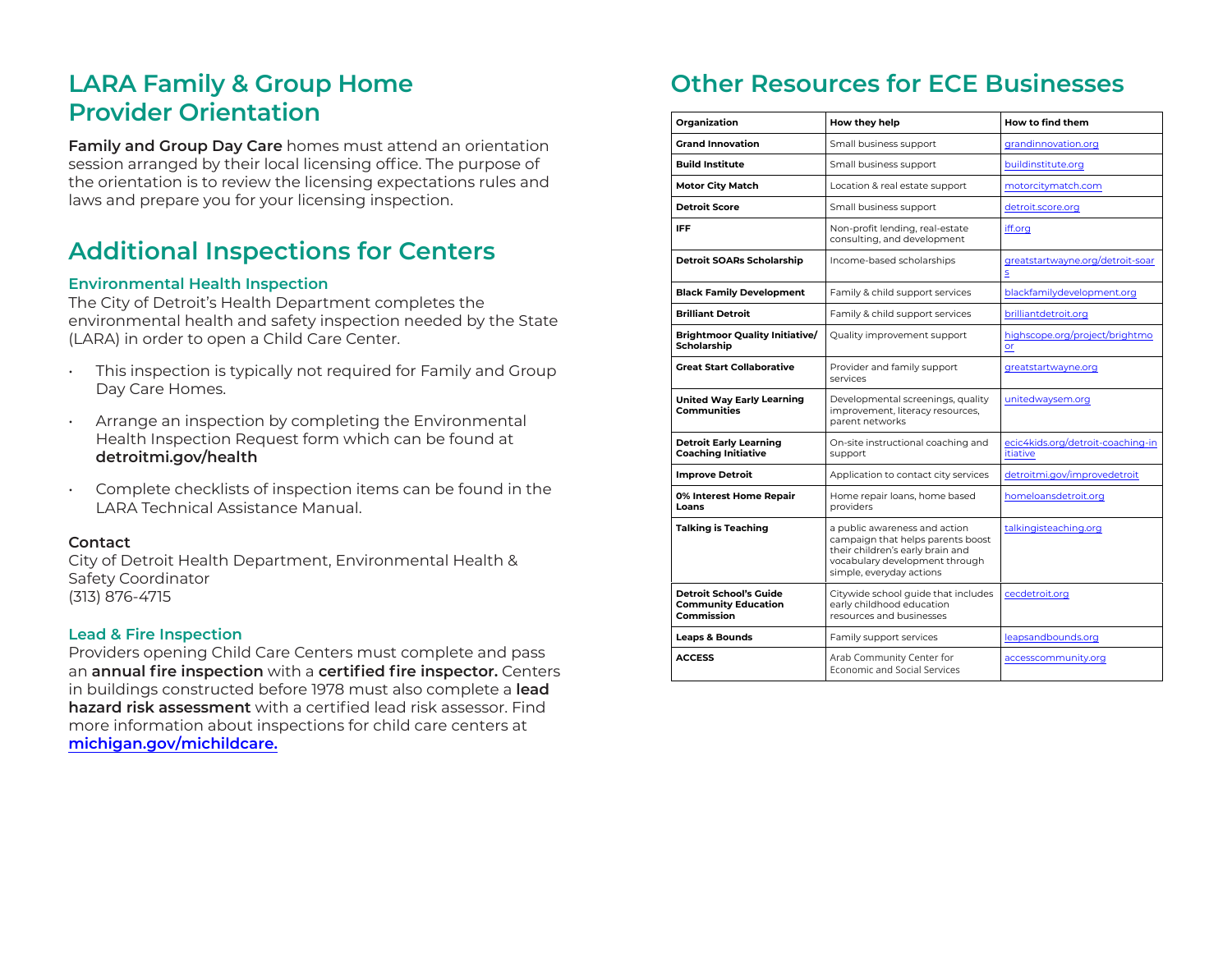

### **Your Journey to Opening a Child Care Business in Detroit**

The previous pages outlines a few things you might want to consider before deciding what type of child care business to open. Each has its own licensing and permitting path that includes different timelines, stakeholders, fees and paperwork. We've placed these steps into process maps designed to help get your business to the finish line.

The process map for **Family and Group Day Care Homes** can be found on the following page. For **Childcare Centers**, please flip to the next page.

### **Family & Group Home Providers**

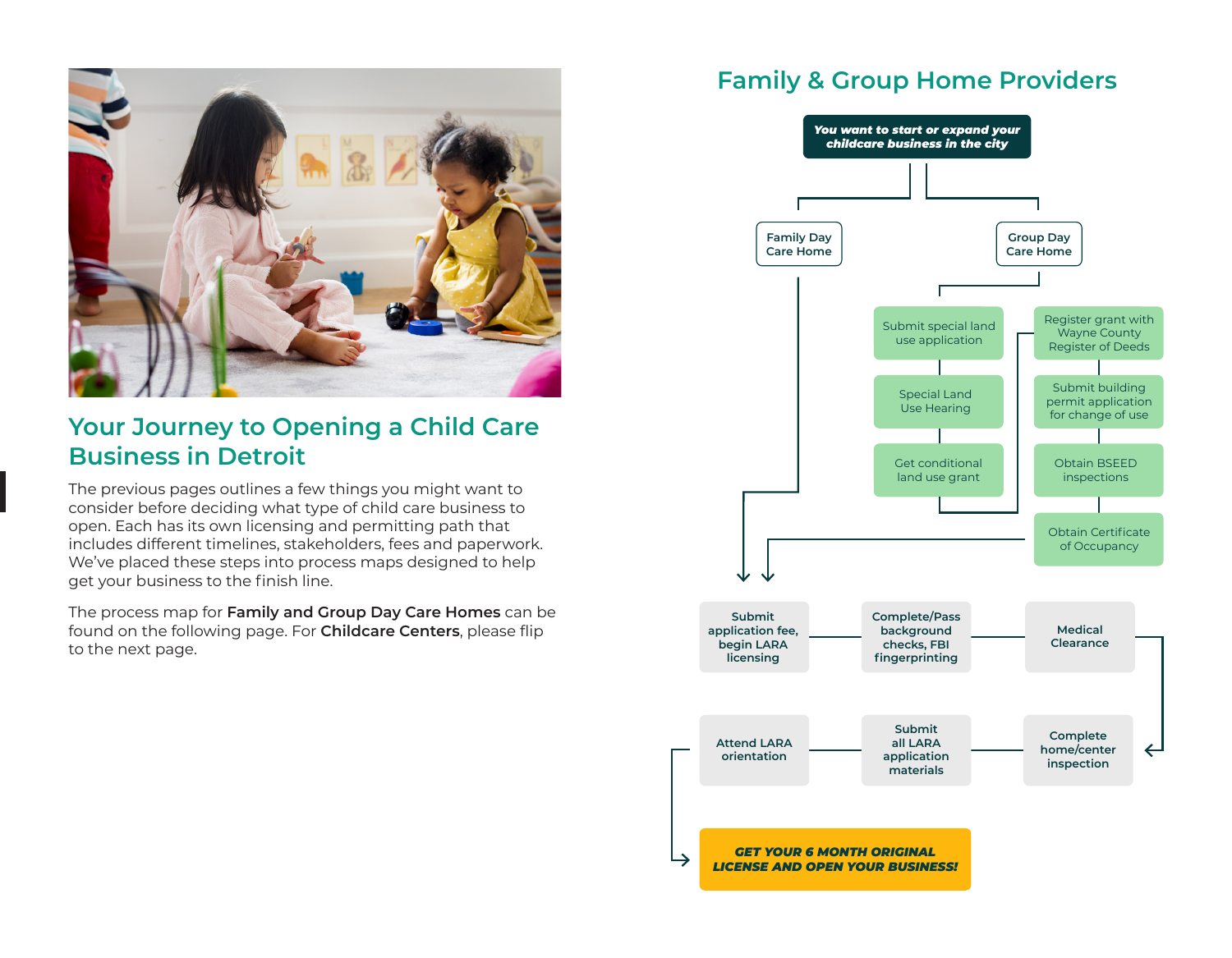### **Child Care Center Providers**